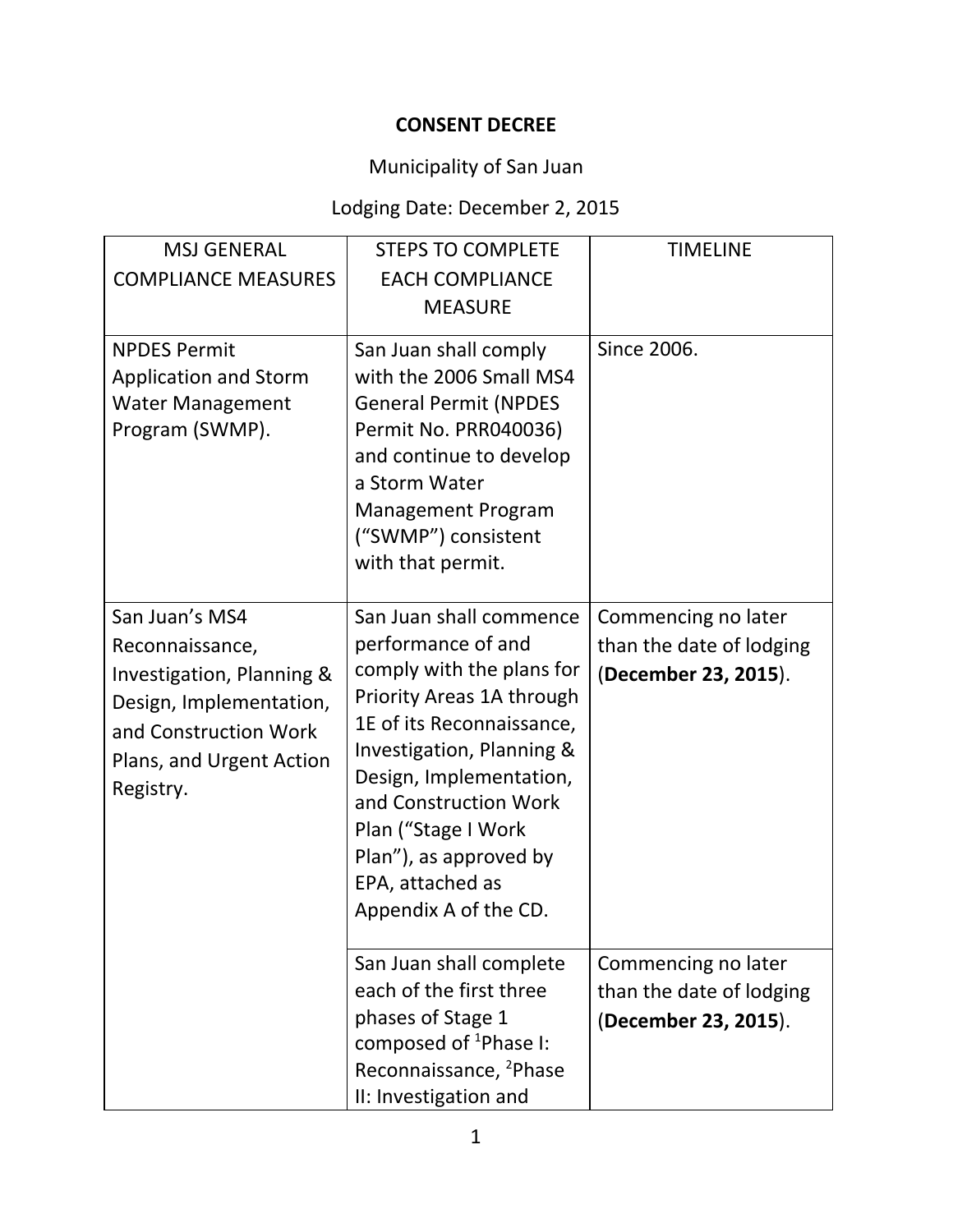|                                                                                                            | Phase III: <sup>3</sup> Planning &<br>Design for Priority Areas<br>1A through 1E of the<br>Stage I Work Plan<br>(Appendix A of the CD).<br>San Juan shall submit to<br>EPA for review and<br>approval a Stage I <sup>4</sup> Phase<br>IV (Implementation and | Within ninety (90) days<br>of the conclusion of<br>Phase III for each Priority<br>Area 1A through 1E.                                                                                                                                                                                                                                    |
|------------------------------------------------------------------------------------------------------------|--------------------------------------------------------------------------------------------------------------------------------------------------------------------------------------------------------------------------------------------------------------|------------------------------------------------------------------------------------------------------------------------------------------------------------------------------------------------------------------------------------------------------------------------------------------------------------------------------------------|
|                                                                                                            | Construction) Schedule.<br>San Juan shall commence<br>the Stage I Phase IV<br>(Implementation and<br>Construction) activities<br>for each Priority Area 1A<br>through 1E.                                                                                    | Within one hundred and<br>twenty (120) days of<br>receipt of EPA approval<br>to proceed.                                                                                                                                                                                                                                                 |
|                                                                                                            | San Juan shall complete<br>all Phases I through IV for<br>Priority Areas 1A through<br>1E of the Stage I Work<br>Plan.                                                                                                                                       | Not later than fourteen<br>(14) years after the date<br>of lodging of this Consent<br>Decree (December 23,<br>2029); with the<br>exception of those<br>Priority Areas in<br>Appendix A for which<br><b>Phase IV activities must</b><br>be completed not later<br>than ten (10) years after<br>the date of lodging<br>(December 23, 2025) |
| Performance of Stage II<br>Work Plan Activities for<br><b>Each Remaining Priority</b><br>Area in San Juan. | San Juan shall submit to<br>EPA for review and<br>approval a Work Plan<br>("Stage II Work Plan"),<br>which shall include, but                                                                                                                                | Not later than eight (8)<br>years after the date of<br>lodging of this Consent                                                                                                                                                                                                                                                           |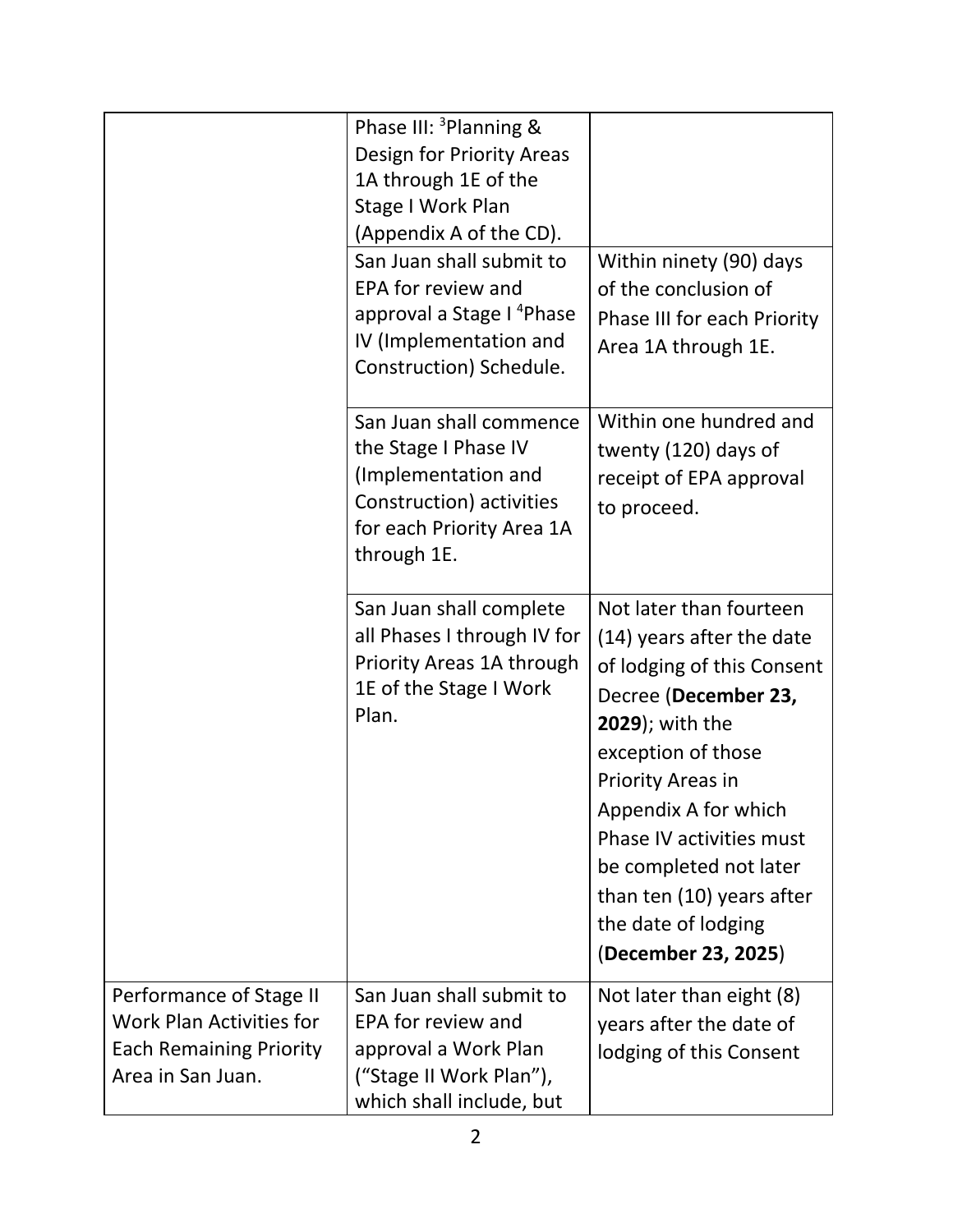| not be limited to,<br>schedules for completion<br>of Phases I through III for<br>each remaining Priority<br>Area in San Juan. (A list<br>of communities<br>comprising such<br>remaining Priority Areas<br>is attached as Appendix<br>A1.                                                 | Decree (December 23,<br>$2023$ ).                                                                                |
|------------------------------------------------------------------------------------------------------------------------------------------------------------------------------------------------------------------------------------------------------------------------------------------|------------------------------------------------------------------------------------------------------------------|
| San Juan shall complete<br>each of the first three<br>Phases for each<br>remaining Priority Area<br>by not later than the<br>dates set forth in the<br>Stage II Work Plan.                                                                                                               | Within ninety (90) days<br>of receipt of EPA<br>approval to proceed with<br>the Stage II Work Plan<br>activities |
| San Juan shall submit to<br>EPA for review and<br>approval a Phase IV<br>(Implementation and<br>Construction) Schedule.                                                                                                                                                                  | Within sixty (60) days of<br>the conclusion of Phase<br>III for each remaining<br>Priority Area.                 |
| San Juan shall commence<br>the Stage II Phase IV<br>(Implementation and<br>Construction) activities<br>for each remaining<br>Priority Area. San Juan<br>shall complete<br>construction of Stage II<br>Phase IV activities within<br>the time set forth in the<br>EPA- approved schedule. | Within one hundred and<br>twenty (120) days of<br>receipt of EPA approval<br>to proceed.                         |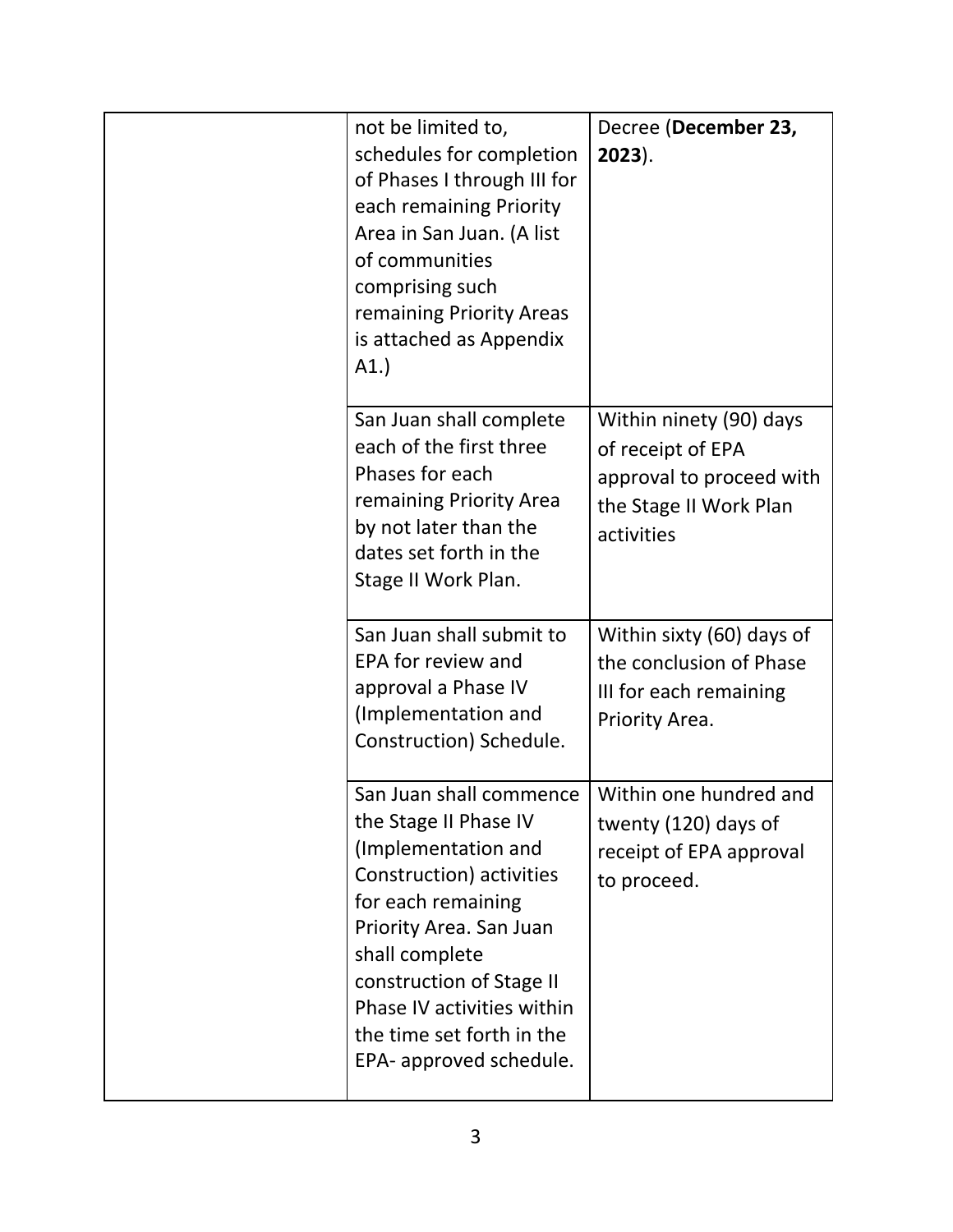| <b>Urgent Action Registry</b> | San Juan shall submit an      | Commencing no later      |
|-------------------------------|-------------------------------|--------------------------|
| and Schedule for              | <b>Urgent Action Registry</b> | than the date of lodging |
| <b>Elimination of Illicit</b> | containing information        | (December 23, 2015) and  |
| Discharges.                   | describing all complaints     | with each Quarterly      |
|                               | from EPA, PRASA,              |                          |
|                               | DTPW/HTA, DNER, EQB,          | Reports, thereafter.     |
|                               | and any other                 |                          |
|                               | government agency or          |                          |
|                               | citizen providing notice      |                          |
|                               | of a complaint of illicit     |                          |
|                               | discharges in San Juan's      |                          |
|                               | MS4 without regard to         |                          |
|                               | severity of the suspect       |                          |
|                               | discharge. This Urgent        |                          |
|                               | Action Registry will also     |                          |
|                               | include the status of the     |                          |
|                               | reconnaissance and/or         |                          |
|                               |                               |                          |
|                               | investigation performed       |                          |
|                               | by San Juan of these          |                          |
|                               | complaints, the expected      |                          |
|                               | date for correcting or        |                          |
|                               | eliminating any               |                          |
|                               | interconnections              |                          |
|                               | identified during such        |                          |
|                               | reconnaissance and/or         |                          |
|                               | investigation, and the        |                          |
|                               | expected date for             |                          |
|                               | eliminating each illicit      |                          |
|                               | discharge,                    |                          |
|                               | interconnection, or           |                          |
|                               | problem so identified,        |                          |
|                               | according to the priority     |                          |
|                               | described therein.            |                          |
|                               |                               |                          |
|                               | All illicit connections and   | Commencing no later      |
|                               | discharges included in        | than the date of lodging |
|                               | the Urgent Action             | (December 23, 2015) and  |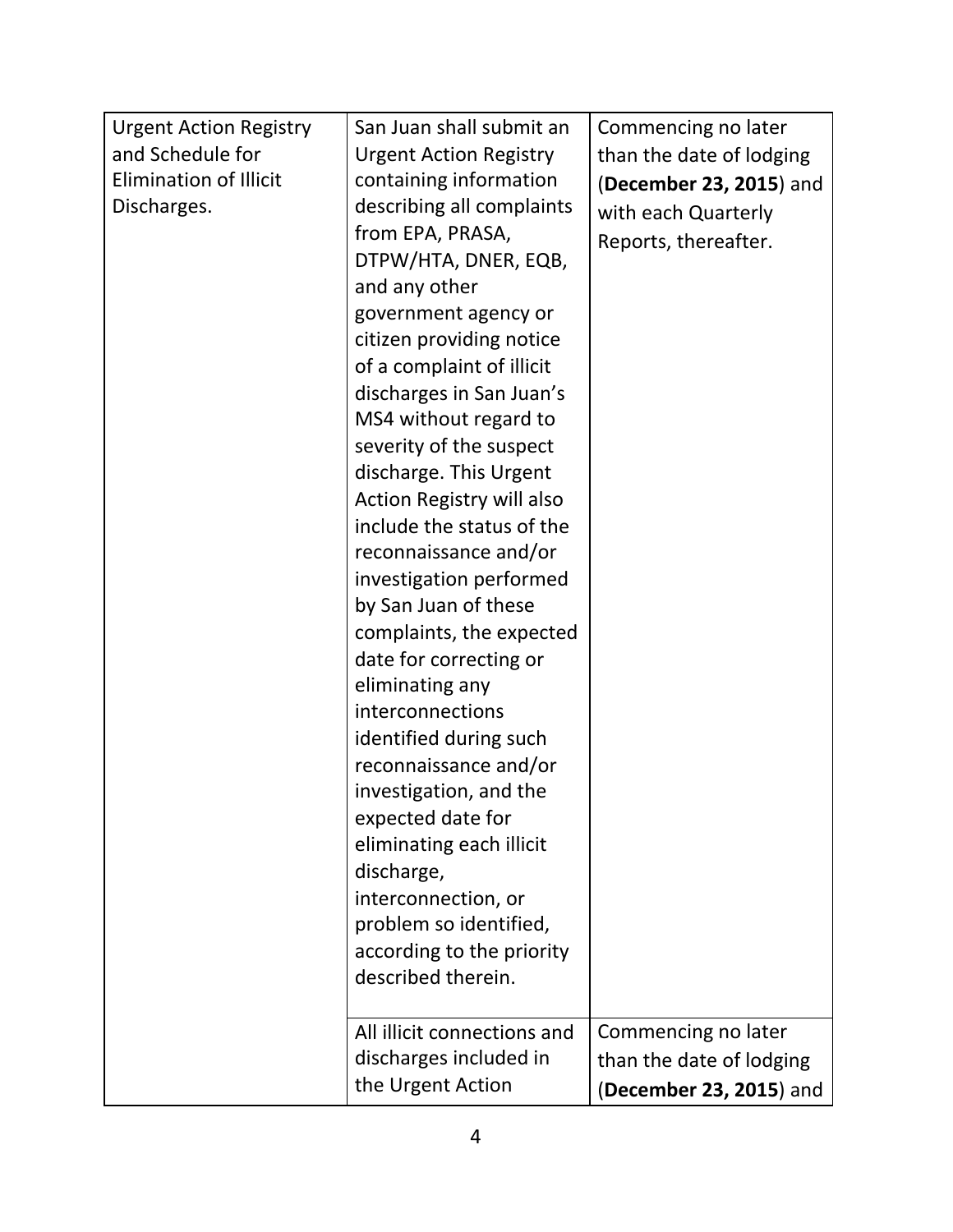|                                                                        | Registry shall be<br>eliminated as soon as<br>possible, but no later<br>than one (1) year from<br>the date of identification.                                                                                                                                              | with each Quarterly<br>Reports, thereafter.                                                                                                                                                                                                                       |
|------------------------------------------------------------------------|----------------------------------------------------------------------------------------------------------------------------------------------------------------------------------------------------------------------------------------------------------------------------|-------------------------------------------------------------------------------------------------------------------------------------------------------------------------------------------------------------------------------------------------------------------|
|                                                                        | The Urgent Action<br>Registry, for each illicit<br>connection or discharge<br>that will not be<br>eliminated within one (1)<br>year, shall include the<br>reasons for needing<br>additional time (which<br>shall not exceed three (3)<br>years) to correct the<br>problem. |                                                                                                                                                                                                                                                                   |
| Capital Improvements to<br>San Juan's MS4 and<br><b>Other Measures</b> | Installation, Inspection,<br>Maintenance, and/or<br><b>Replacement of Warning</b><br>Signs at MS4 Outfalls                                                                                                                                                                 | Commencing not later<br>than fifteen (15) days<br>after the date of lodging<br>of this Consent Decree<br>(January 6, 2016), and<br>continuing thereafter at<br>a rate not less than once<br>every two (2) months,<br>San Juan shall inspect<br>each warning sign. |
|                                                                        |                                                                                                                                                                                                                                                                            | Not later than thirty (30)<br>days (January 23, 2016)<br>after the date of lodging<br>of this Consent Decree,<br>San Juan shall submit<br>information on the                                                                                                      |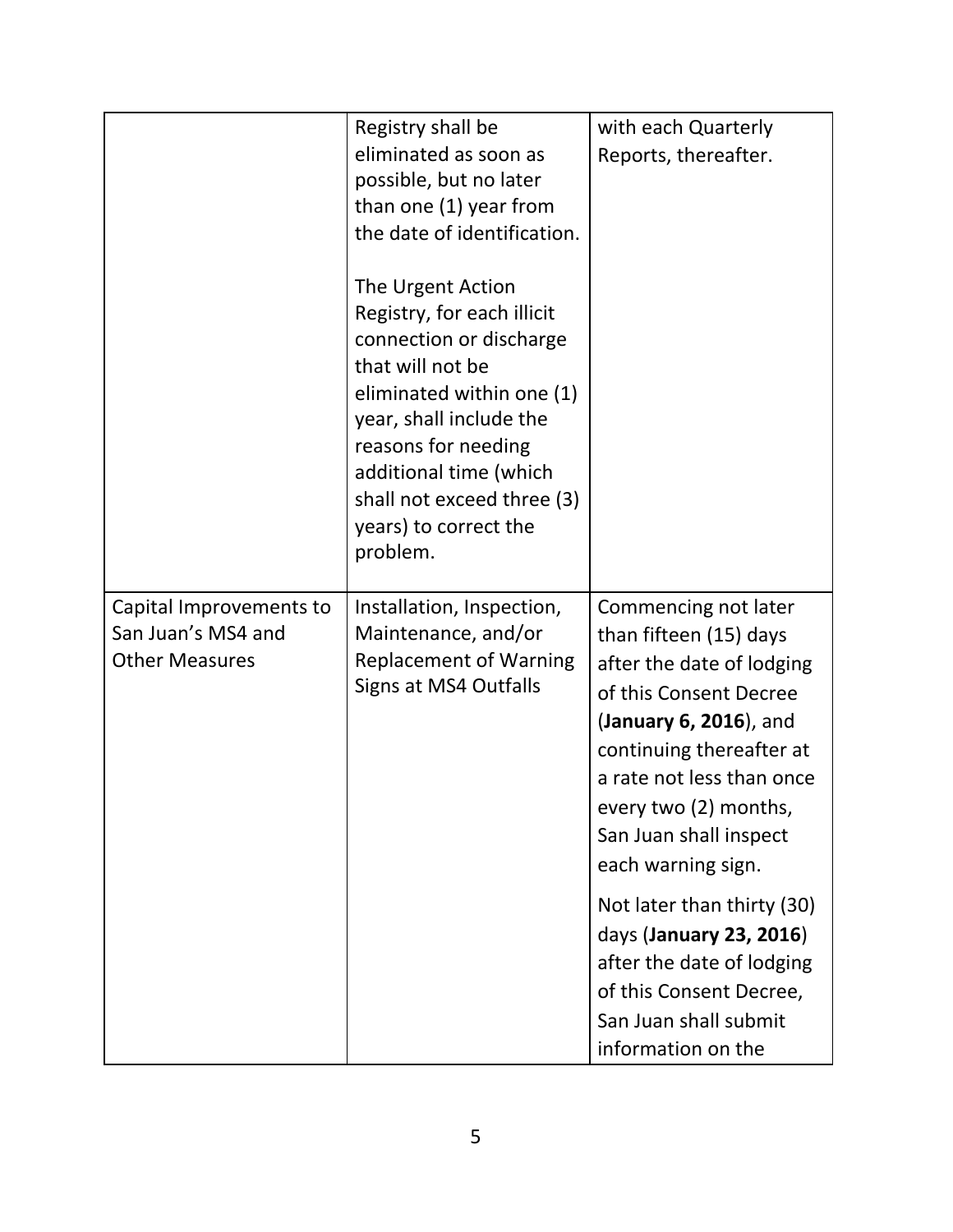|                                                               |                                                                                                                                                                                                                                                                                                                                               | locations of signs<br>currently posted.                                                                        |
|---------------------------------------------------------------|-----------------------------------------------------------------------------------------------------------------------------------------------------------------------------------------------------------------------------------------------------------------------------------------------------------------------------------------------|----------------------------------------------------------------------------------------------------------------|
| Vacuum Truck Sludge<br>Disposal Plan.                         | San Juan shall submit a<br>plan to EPA for review<br>and approval, for proper<br>disposal of vacuum truck<br>and storm sewer<br>cleaning sludges.                                                                                                                                                                                             | Not later than ninety (90)<br>days after the date of<br>lodging of this Consent<br>Decree (March 23, 2016)     |
| <b>Buena Vista Santurce</b><br><b>Pump Station Operation</b>  | San Juan shall submit to<br>EPA for review and<br>approval, the Standard<br><b>Operating Procedures</b><br>("SOPs") for pump<br>station cleaning, sludge<br>sampling and disposal,<br>operation and preventive<br>maintenance<br>procedures, booms for<br>floatables control, and<br>emergency and backup<br>pump equipment and<br>operation. | Not later than three (3)<br>months from the date of<br>lodging of this Consent<br>Decree (March 23, 2016).     |
| Replacement of Flap<br>Valve East of Stop 18<br>Pump Station. | San Juan shall develop<br>and submit to EPA for<br>review a plan, including<br>its proposed<br>implementation<br>schedule, to address the<br>operation of the repair or<br>replacement of a gate<br>flap valve or other device<br>for the storm water<br>sewer system located at<br>Calle Morales.                                            | Not later than sixty (60)<br>days after the date of<br>lodging of the Consent<br>Decree (February 23,<br>2016) |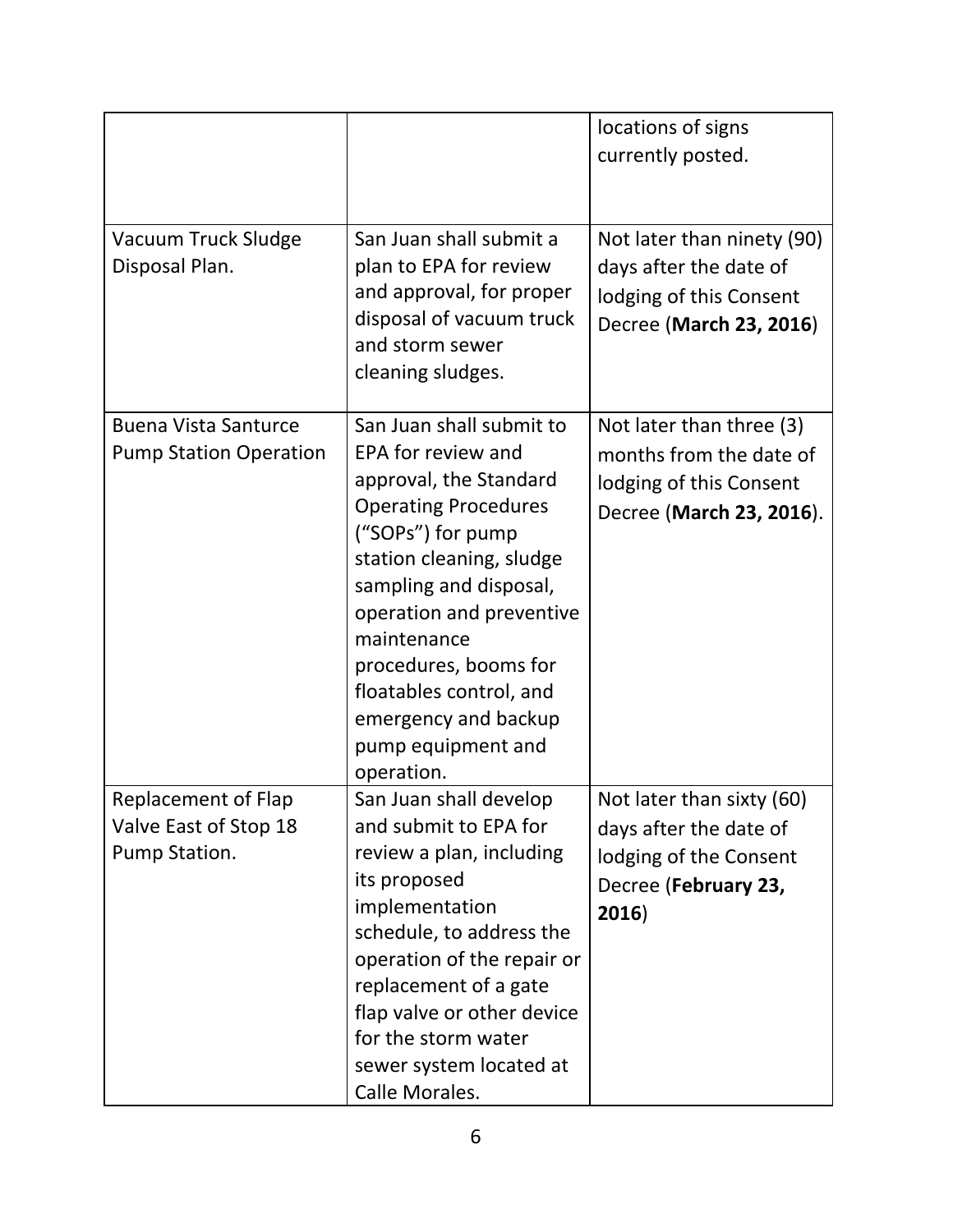| <b>Asset Management</b><br>Program, Standard<br><b>Operating Procedures</b><br>("SOPs"), Including<br>Schedules for San Juan<br><b>MS4 Routine Sewer</b><br>Cleaning | San Juan shall develop an<br><b>Asset Management</b><br>Program, including<br>protocols and standard<br>operating procedures<br>concerning the<br>inspection, cleaning, and<br>repair of components of<br>its MS4 infrastructure<br>(including, but not<br>limited to, storm sewers,<br>force mains, storm water<br>pump stations, wet wells,<br>catch basins, manholes,<br>tide gates, and outfall<br>structures) to reduce<br>surcharging of storm<br>sewers during storm<br>events. | Not later than one (1)<br>year from the date of<br>lodging of this Consent<br>Decree (December 23,<br>$2016$ ).                                     |
|----------------------------------------------------------------------------------------------------------------------------------------------------------------------|----------------------------------------------------------------------------------------------------------------------------------------------------------------------------------------------------------------------------------------------------------------------------------------------------------------------------------------------------------------------------------------------------------------------------------------------------------------------------------------|-----------------------------------------------------------------------------------------------------------------------------------------------------|
| <b>Water Quality</b><br><b>Monitoring and Outfall</b><br>Reconnaissance<br><b>Inventory Program</b>                                                                  | <b>Pump Station Effluent</b><br>Sampling Plans and<br>Analysis: San Juan shall<br>collect samples<br>("monitoring") at its<br>Pump Stations' effluent<br>discharge points in<br>accordance with<br>Appendix D (Monitoring<br>Parameters).<br><b>Outfall Reconnaissance</b>                                                                                                                                                                                                             | Beginning not later than<br>six (6) months after the<br>date of lodging of the<br>Consent Decree (June 23,<br>$2016$ ).<br>Not later than three (3) |
|                                                                                                                                                                      | <b>Inventory Program: San</b><br>Juan shall complete its<br><b>Outfall Reconnaissance</b><br>Inventory ("ORI")                                                                                                                                                                                                                                                                                                                                                                         | years after the date of<br>lodging of this Consent<br>Decree (December 23,<br>$2018$ ).                                                             |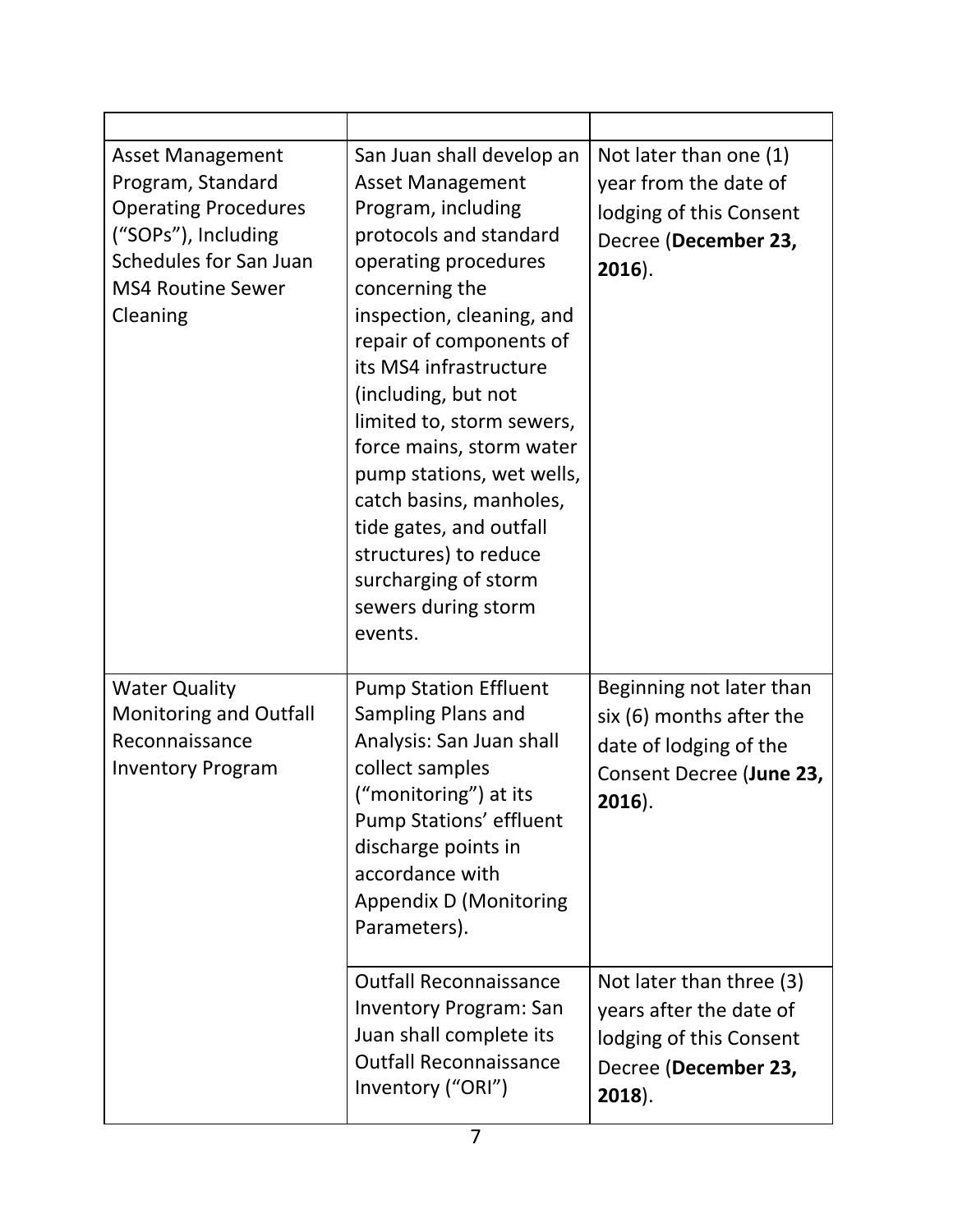| throughout the entire<br>Municipality.<br>The Outfall                                                                                                                                                                                                                                                                                                                              | Not later than three (3)                                                                |
|------------------------------------------------------------------------------------------------------------------------------------------------------------------------------------------------------------------------------------------------------------------------------------------------------------------------------------------------------------------------------------|-----------------------------------------------------------------------------------------|
| Reconnaissance<br>Inventory (ORI) program<br>shall include, but not be<br>limited to, the inspection<br>of every outfall or point<br>where San Juan's MS4<br>discharges into a<br>receiving water. At each<br>outfall, MSJ shall utilize<br>field tests for ammonia,<br>pH, chlorine and<br>temperature; assess for<br>odor, surfactants,<br>turbidity, foam, trash,<br>and color. | years after the date of<br>lodging of this Consent<br>Decree (December 23,<br>$2018$ ). |
|                                                                                                                                                                                                                                                                                                                                                                                    |                                                                                         |

#### **Minimum Standard, Phases Definition & Scope for Stage I and Stage II for the San Juan Work's Plan:**

**<sup>1</sup>***Phase I (Reconnaissance)* of the Work Plan shall include, but not be limited to: (a) information and data gathering for asset map generation, outfall reconnaissance, and asset map updating and verification, (b) identification of suspicious or illicit flow in storm sewer pipes, (c) identification of potential interconnections between systems and straight pipe connections, (d) review of and prioritization based on history of complaints, where applicable, (e) identification of suspicious surface depressions on or about sewer pipe or manhole areas, (f) identification of sewer pipes where obstructions were encountered and cleaning actions will be required, and (g) documentation of preliminary findings from the field verification exercise in anticipation of Phase II (Investigation) activities. San Juan may rely on and incorporate existing studies, reports, and other information for purposes of satisfying the requirements of Phase I.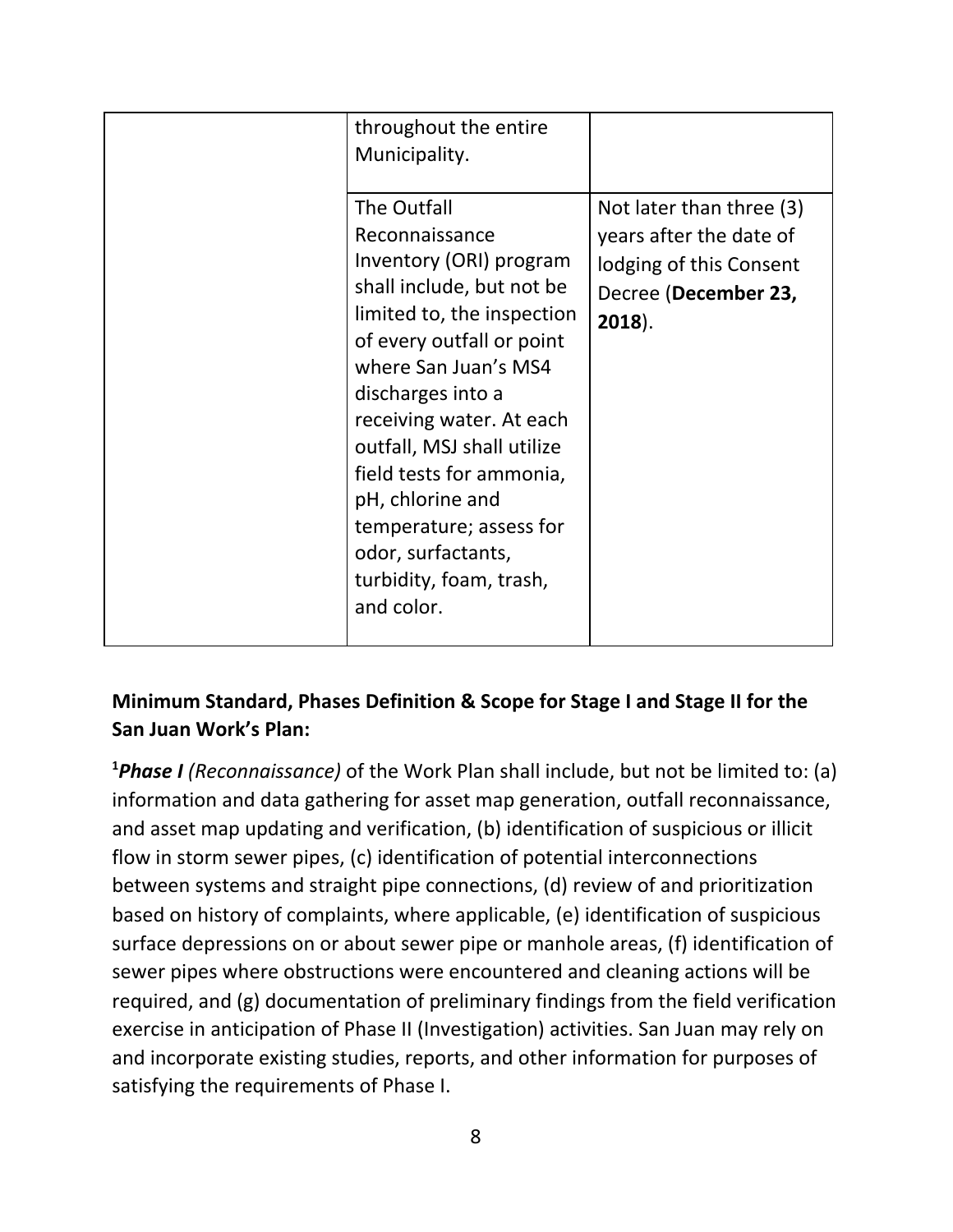<sup>2</sup>*Phase II (Investigation)* of the Work Plan shall include, but not be limited to: (a) preparation and implementation of a sewer system cleaning and inspection schedule, (b) creation of a manhole and catch basin inspection digital database including photographs and digital video DVDs, (c) where needed, performance of additional reconnaissance activities such as CCTV and camera inspections, dye testing, visual inspection, smoke testing, sounding, or other means to confirm connectivity, condition of assets and sources of illicit discharges or interconnections, (d) identification of all interconnections and illicit flows or discharges to either system (MS4 or sanitary sewer) found during Phase I and Phase II, (e) preparation of a final Phase II Report, incorporating all findings of Phases I and II, and (f) submission of updated Outfall and MS4 maps in GIS format (i.e., submission of updated Outfall and MS4 maps in GIS format (i.e., Shapefiles).

<sup>3</sup>*Phase III (Planning and Design)* of the Work Plan shall include, but not be limited to: (a) development of proposed actions to minimize or prevent flooding caused by the MS4. For purposes of this Consent Decree, flooding is considered caused by the MS4 when it occurs due to inadequate capacity of the storm sewers, disrepair, or improper operation and maintenance (including cleaning) of the MS4, (b) development of proposed actions to eliminate interconnections and illicit connections or discharges and repair, replace and/or construct storm water manholes, storm water sewer pipes, storm water catch basins, storm water pump stations, construction and routine inspection and maintenance activities and schedules, and any other alternatives or actions to properly operate and maintain the MS4, according to the priority established in the Work Plan attached hereto as Appendix A (or Appendix A2, as the case may be), (c) completion, if needed, of storm sewer capacity analysis where storm sewer replacement or upgrades are planned during this Phase and where replacement or upgrades are necessary, and (d) preparation of a final Phase III Report and Proposed Phase IV Implementation Schedule.

<sup>4</sup>**Phase IV** *(Implementation)* of the Work Plan shall complete the work contemplated by the Phase III Report and Proposed Phase IV Implementation Schedule according to the schedules set forth therein.